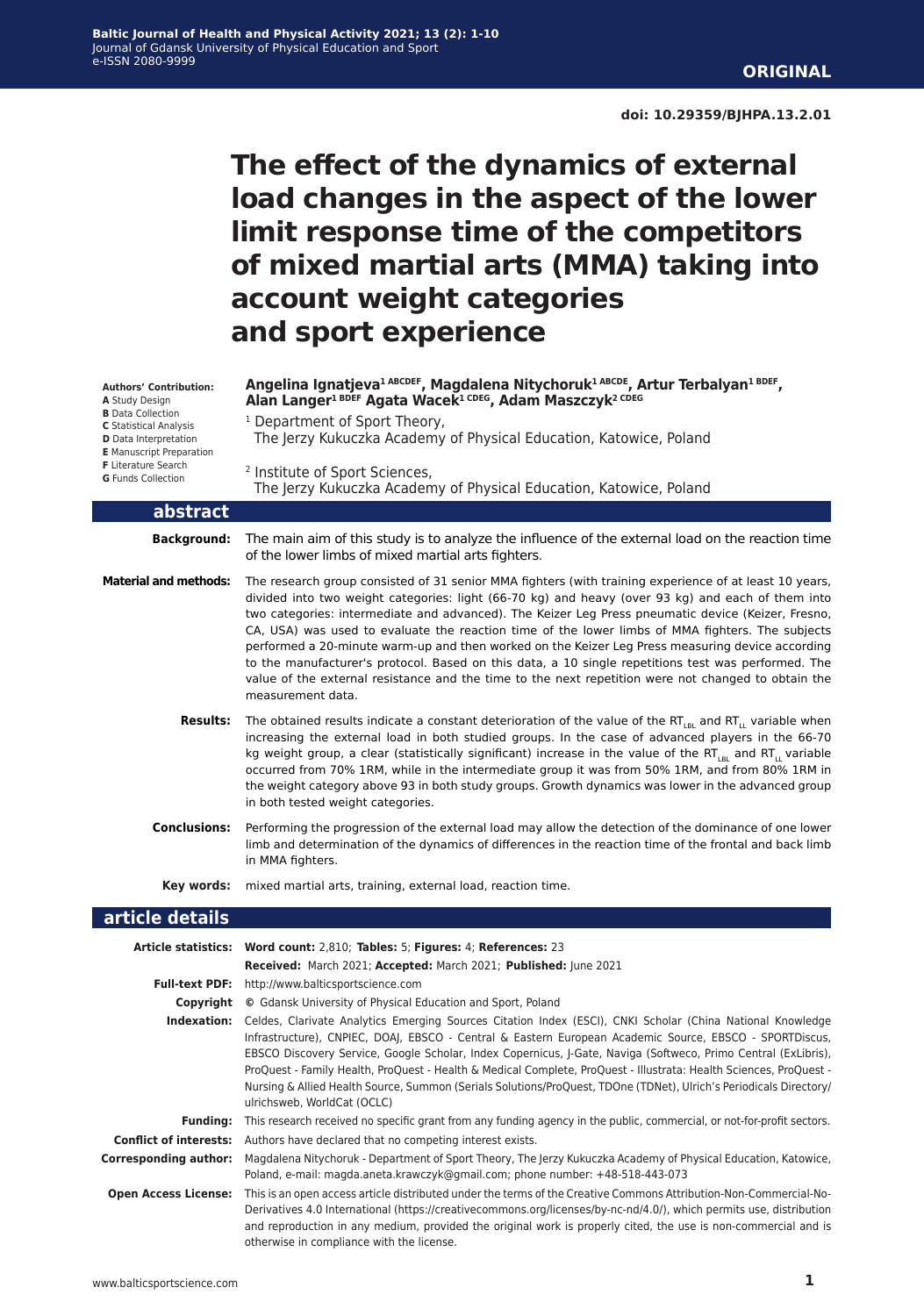# **introduction**

Mixed martial arts (MMA) is a full combative sport with a global increase in popularity. MMA has been characterized by a combination of actions of high intensity and short duration such as striking and grappling. These actions highlighted the need for high levels of muscle power [1] – of both upper and lower limbs – and muscle strength – both dynamic [2] and isometric [1] – as well as high levels of muscular and aerobic endurance [3]. In a methodologically correct MMA training action, the basis is to raise the functional level of strength motor skills first, then speed, endurance and coordination skills. These abilities in combat are significantly correlated with the reaction time, which can be defined as the time elapsing from the stimulus to the initiation of movement [4–6]. Reaction time is an important element in athletes' preparation, a significant factor in the speed of movement, and fundamental in achieving sports success. In MMA, the reaction time depends on the visual stimulus caused by the opponent's action. During a fight, the competitor must simultaneously and constantly try to decode the rival in terms of the attack strategy, as well as his movements in terms of defense or counterattack [7–8]. Moreover, during a fight, competitors must perform movement tasks not only with extreme precision, but also under time pressure [9]. The high variability and high intensity of physical exertion during combat lead to physical and mental fatigue. The player's low resistance to physical fatigue plays a huge role in a failure situation. In the absence of adequate fitness, at some point the technique begins to fail, and the technical instructions from the trainer become more and more difficult to perform [10]. Gradual resistance muscle strength training increases muscle strength, speed and endurance in a safe manner and allows muscles to accustom to the weight. Appropriate strength preparation of the lower limbs in mixed martial arts fighters enables achieving a high level of leg speed, and consequently, to perform effective attacks, avoiding the opponent's blows. Unfortunately, in MMA training, both lower limbs are often not taken into account, and repetitive, asymmetric loads are practiced, which may lead to muscle imbalance and increase a risk of injury [11].

Measurement of reaction time is an important tool in determining the percentages of the resistance at which the peak fatigue moment is exceeded, when the athlete's movement becomes noticeably slower with his reaction to resistance. Increasing the resistance may allow detection of the dominance of one lower limb and determination of the dynamics of differences in the reaction time of the frontal and back limb in MMA fighters.

The main aim of this study was to analyze the influence of resistance on the reaction time of lower limbs of mixed martial arts fighters. This problem was considered in terms of weight categories and the sports level of MMA fighters. Undertaking this research is justified by the limited amount of data on the influence of resistance on the reaction time of the lower limbs. It is also difficult to find information, taking into account these variables, with regard to the position of the lower limbs, namely the front and back limbs. The research results are intended to optimize the training process among intermediate and advanced MMA fighters, in weight categories 66–70 kg and over 93.

## **material and methods**

## **Characteristics of the studied group**

The research group consisted of 31 men with training experience of at least 10 years. The subjects were divided into two weight categories: light (66–70 kg) and heavy (over 93 kg). The system of selecting fighters for research was mixed. The classification of fighters was developed on the basis of the Ranking of Polish MMA Fighters. In the course of the research, 3 fighters were eliminated due to injuries and contusions. 14 competitors were qualified for each weight category. The research was conducted in the starting period.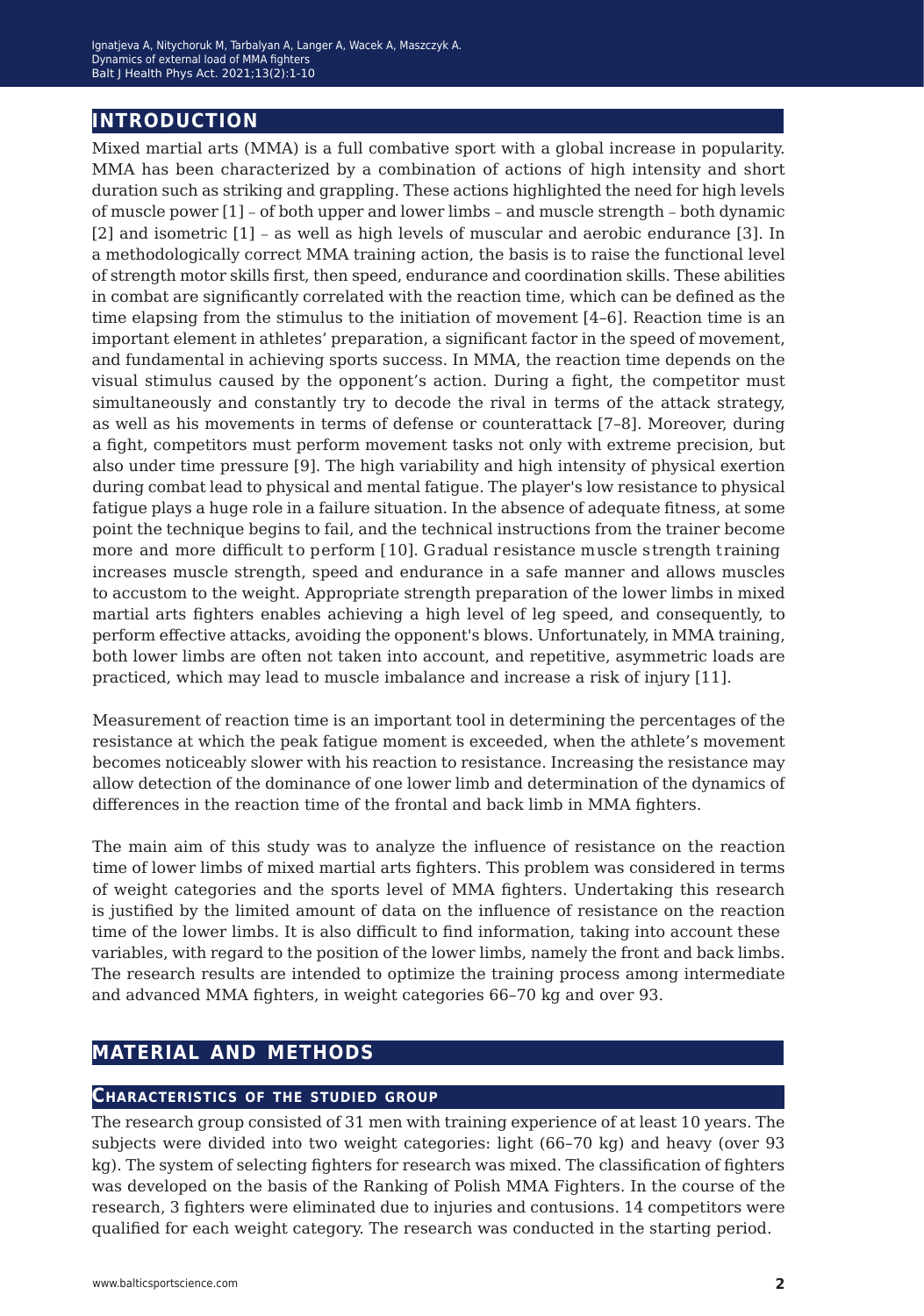#### **Test methods**

The Keizer Leg Press pneumatic device (Keizer, Fresno, CA, USA) was used to evaluate the reaction time of MMA fighters' lower limbs. The device allows measuring the reaction time independently for both lower limbs with simultaneous registration of the speed of obtaining this variable. The Keizer Leg Press A420 series measures individual variables over the entire range of motion. The machine allows for individual registration of the number of repetitions of the exercise of the following variables: reaction time [s], peak power [W], force level at which the maximum power was obtained [N], maximum single load (CM, 1RM). The body weight measurement was performed, in the morning, on an empty stomach, on an InBody 370 measuring device, operating on the basis of electrical impedance.

#### **Organization and course of research**

All testing was performed in the Strength and Power Laboratory at the Jerzy Kukuczka Academy of Physical Education in Katowice. The tests were conducted in the afternoon after a light carbohydrate meal. Before the warm-up, the participants provided information on which limb is the back leg. Before the actual measurements, the subjects performed a 20-minute warm-up: running on a treadmill (5 minutes), riding a bicycle ergometer (10 minutes), strength exercises and dynamic stretching exercises involving the upper and lower body parts (5 minutes). The final element of the warm-up was work on the Keizer Leg Press measuring device according to the manufacturer's protocol, in which the knee bend between the thigh and the lower leg was 90 degrees. The 10RM test begins with the countdown on the user's display when the value reaches 0. The device automatically increases the resistance by an average of 10% of the RM value and starts counting down the time to the next repetition. The pause time between the first repetitions is relatively short, and increases with increasing resistance. Based on this data, a 10 single repetition test was performed, where the first two repetitions were not taken into account and the value of the external resistance and the time to the next repetition were not changed to obtain the measurement data.

#### **Statistical methods**

The obtained results were analyzed statistically. In order to determine the differences between individual weight categories and depending on the sports level in terms of the power generated in the lower back and front limbs, one-way ANOVA and post-hoc tests were used [12–14]. In order to determine differences within groups (weight category, sports level), Student's T-test was used. Statistical significance was set at  $p<0.05$ . The calculations were made with the use of the STATISTICA 10 statistical package by StatSoft.

## **results**

In the group of competitors of the 66–70 kg weight category, the analysis of data showed a constant deterioration of the value of the variable concerning the reaction time of the lower back limb (RTLBL) when increasing external resistance, in both studied groups. In the case of advanced fighters, a significant increase in the value of the variable occurred from 70% of the external resistance, while in the intermediate group – from 50%. The growth dynamics was also slower in the advanced group (Figure 1).

With regard to the variable concerning the lower limb reaction time  $(RT_{\text{L}})$ , the data analysis showed a very similar increase and its dynamics as in the case of  $RT_{LBL}$  (Figure 2).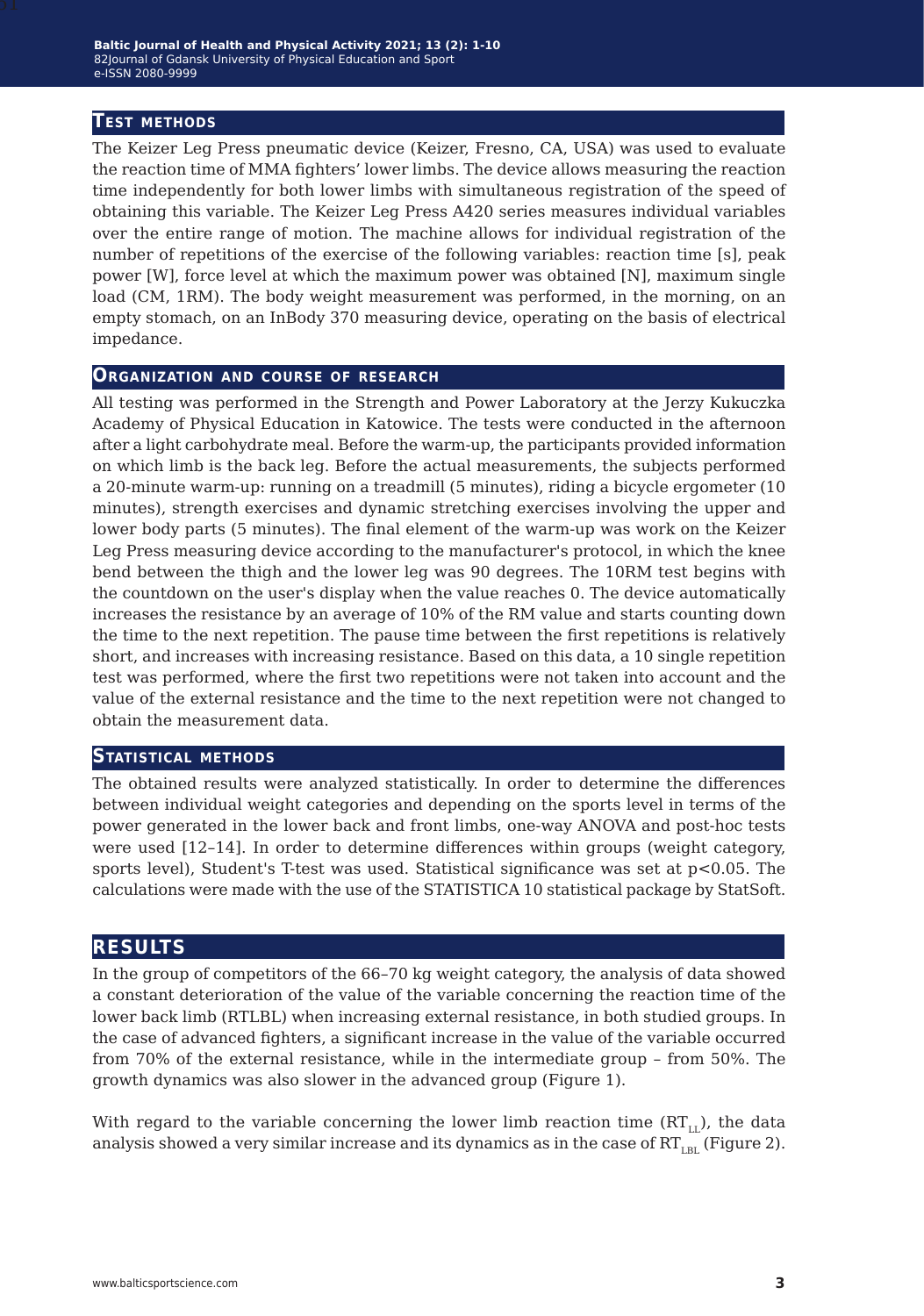Ignatjeva A, Nitychoruk M, Tarbalyan A, Langer A, Wacek A, Maszczyk A. Dynamics of external load of MMA fighters Balt J Health Phys Act. 2021;13(2):1-10



Fig. 1. Comparison of the dynamics of changes – the value for the variable RTLBL advanced and intermediate players in the 66-70 kg weight category



Fig. 2. Comparison of the dynamics of changes – the value for the variable RT<sub>I1</sub> of advanced and intermediate players in the 66-70 kg weight category

Table 1 presents the results of the index analysis for the  $RT_{LBL}$  and  $RT_{LL}$  variables in the group of advanced competitors in the 66–70 kg weight category, taking into account relative gains. The highest relative increase, constant in the range of the value of the  $RT_{LBL}$  variable for 10% of the external resistance, was recorded at 90% and 100% load. The highest relative chain increase in the value of the  $RT_{LBL}$  variable was recorded for 70% and 100% of the external resistance value, in relation to the preceding load. Similarly, for the  $RT_{LL}$  variable in the group of advanced fighters, the highest relative constant increase in its value was recorded at 90% and 100% load. Taking into account the relative chain increment, the largest increase in the value of the  $RT_{LL}$  variable took place for 30% and 100% of the external resistance value, in relation to the preceding load.

Table 2 presents the results of the index analysis for the  $RT_{LRL}$  and  $RT_{LL}$  variables in the group of intermediate competitors in the 66–70 kg weight category, taking into account relative gains. The highest relative increase, constant in the range of the value of the  $RT<sub>IRI</sub>$  variable with reference to 10% of the external resistance, was recorded at 90% and 100% load. Based on the calculated relative chain increment, the largest increase in the value of the  $RT_{IR}$  variable was recorded for 60% of the external resistance value, in relation to the preceding load, and a decrease for 70% of the external resistance. For the  $RT_{LL}$  variable in the group of intermediate fighters, the largest increases in indices with a fixed base were recorded at 90% and 100% load. On the other hand, the highest relative chain increase in the value of the  $RT_{LL}$  variable was recorded for 60% of the external resistance value, in relation to the preceding load, and the decrease for 70% of the external resistance (Figure 4).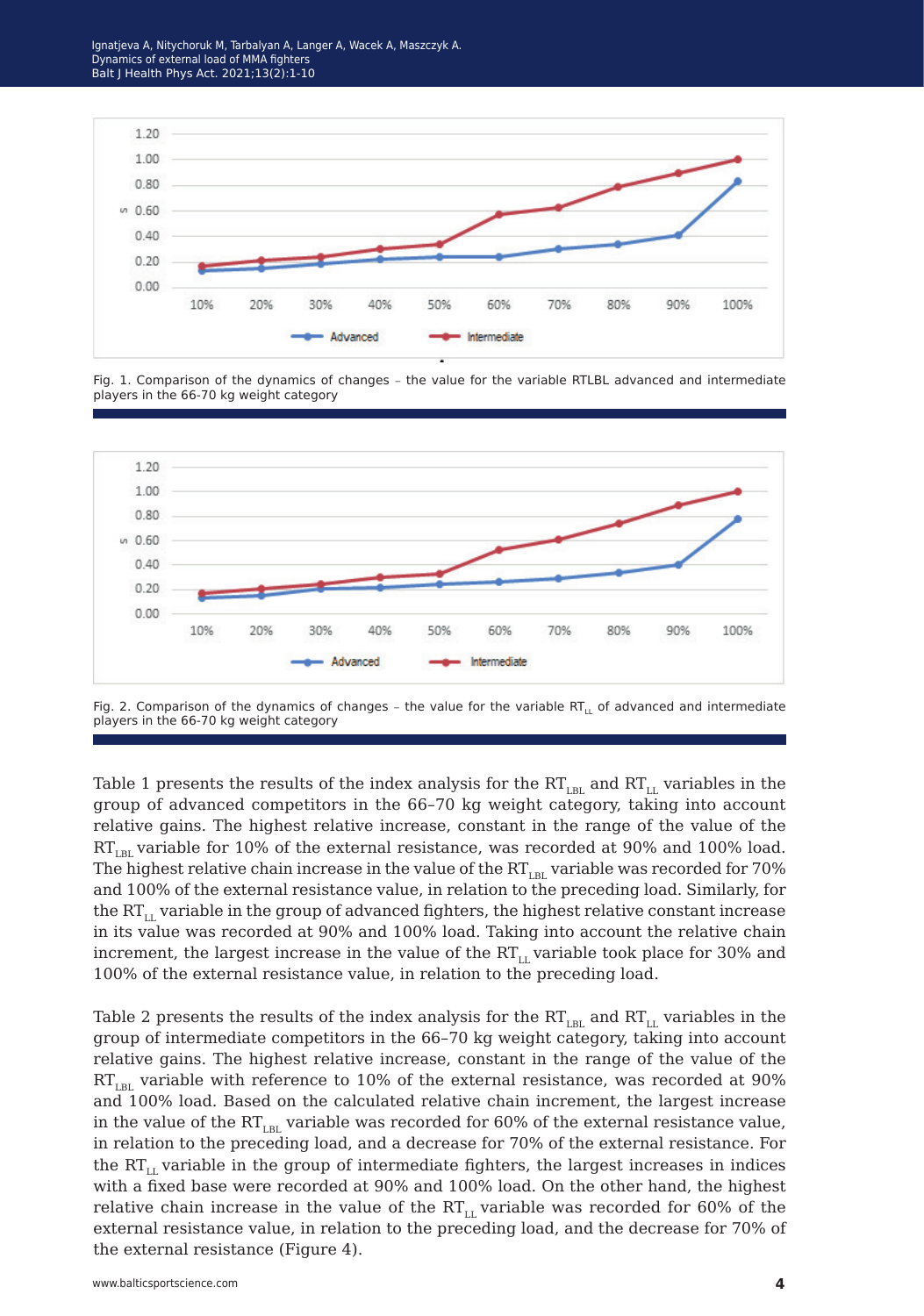Table 1. Dynamics of changes in  $RT_{LBL}$  and  $RT_{LL}$  in the group of advanced players in the weight category 66-70 kg, taking into account relative gains

| Percentage of the<br>external load | $\boxed{S}$<br>$R_{\rm LBL}$ | Constant relative<br>increase [%] | $\rm \stackrel{*}{\circ}$ | Chain relative<br>increment [%] | ጟ           | $\begin{bmatrix} 5 \end{bmatrix}$<br>$\mathsf{R}_{\mathsf{u}}$ | Constant relative<br>increase [%] | $\rm _{\Omega}^{*}$ | Chain relative<br>increment [%] | $_\Delta^*$  |
|------------------------------------|------------------------------|-----------------------------------|---------------------------|---------------------------------|-------------|----------------------------------------------------------------|-----------------------------------|---------------------|---------------------------------|--------------|
| 10%                                | 0,13                         | $\mathbf 0$                       | 0                         | $\mathbf 0$                     | $\mathbf 0$ | 0.13                                                           | 0                                 | $\mathbf 0$         | $\mathbf{0}$                    | $\mathbf{0}$ |
| 20%                                | 0,15                         | 15.2                              | < 0.05                    | 15.2                            | < 0.05      | 0.15                                                           | 15.0                              | < 0.05              | 15.0                            | < 0.05       |
| 30%                                | 0,19                         | 40.5                              | < 0.05                    | 6.8                             | < 0.05      | 0.21                                                           | 56.3                              | < 0.05              | 20.9                            | >0.05        |
| 40%                                | 0,22                         | 65.8                              | < 0.05                    | $-4.0$                          | < 0.05      | 0.21                                                           | 60.0                              | < 0.05              | $-33.5$                         | < 0.05       |
| 50%                                | 0,24                         | 82.3                              | < 0.05                    | $-8.1$                          | < 0.05      | 0.25                                                           | 83.8                              | < 0.05              | 12.4                            | < 0.05       |
| 60%                                | 0,25                         | 86.1                              | < 0.05                    | $-7.8$                          | >0.05       | 0.26                                                           | 96.3                              | < 0.05              | $-8.0$                          | < 0.05       |
| 70%                                | 0,30                         | 127.8                             | < 0.05                    | 20.4                            | < 0.05      | 0.29                                                           | 118.8                             | < 0.05              | 4.7                             | < 0.05       |
| 80%                                | 0,34                         | 158.2                             | < 0.05                    | $-9.1$                          | < 0.05      | 0.34                                                           | 151.3                             | < 0.05              | 3.4                             | >0.05        |
| 90%                                | 0,41                         | 212.7                             | < 0.05                    | 7.7                             | < 0.05      | 0.40                                                           | 202.5                             | < 0.05              | 5.5                             | >0.05        |
| 100%                               | 0,84                         | 534.2                             | < 0.05                    | 81.8                            | < 0.05      | 0.78                                                           | 481.3                             | < 0.05              | 71.8                            | < 0.05       |

\* P values have been calculated according to constant relative increments and chain relative increments.

Table 2. Dynamics of changes in RT $_{\rm LBL}$  and RT $_{\rm LL}$  in the group of intermediate players in the weight category 66-70<br>kg, taking into account relative gains

| Percentage of the<br>external load | $\begin{bmatrix} 5 \end{bmatrix}$<br>$RT_{\rm BH}$ | Constant relative<br>increase [%] | $\sum_{i=1}^{k}$ | Chain relative<br>increment [%] | $\mathop{\Delta}\limits^*$ | $RT_{\mu}$ [s] | Constant relative<br>increase [%] | $\rm _{\Omega}^{*}$ | Chain relative<br>increment [%] | $\Delta^*$  |
|------------------------------------|----------------------------------------------------|-----------------------------------|------------------|---------------------------------|----------------------------|----------------|-----------------------------------|---------------------|---------------------------------|-------------|
| 10%                                | 0.17                                               | $\mathbf 0$                       | 0                | 0                               | $\mathbf 0$                | 0.17           | $\mathbf 0$                       | 0                   | 0                               | $\mathbf 0$ |
| 20%                                | 0.21                                               | 24.8                              | < 0.05           | 24.8                            | < 0.05                     | 0.21           | 22.1                              | < 0.05              | 22.1                            | < 0.05      |
| 30%                                | 0.24                                               | 43.6                              | < 0.05           | $-9.7$                          | < 0.05                     | 0.25           | 41.3                              | < 0.05              | $-6.4$                          | < 0.05      |
| 40%                                | 0.30                                               | 78.2                              | < 0.05           | 9.1                             | < 0.05                     | 0.30           | 74.0                              | < 0.05              | 7.4                             | < 0.05      |
| 50%                                | 0.34                                               | 101.0                             | < 0.05           | $-11.4$                         | < 0.05                     | 0.33           | 91.3                              | < 0.05              | $-13.2$                         | < 0.05      |
| 60%                                | 0.57                                               | 240.6                             | < 0.05           | 56.7                            | < 0.05                     | 0.53           | 205.8                             | < 0.05              | 49.9                            | < 0.05      |
| 70%                                | 0.63                                               | 274.3                             | < 0.05           | $-59.6$                         | < 0.05                     | 0.61           | 251.9                             | < 0.05              | $-44.7$                         | < 0.05      |
| 80%                                | 0.79                                               | 368.3                             | < 0.05           | 15.2                            | < 0.05                     | 0.74           | 326.0                             | < 0.05              | 5.9                             | < 0.05      |
| 90%                                | 0.89                                               | 430.7                             | < 0.05           | $-11.8$                         | < 0.05                     | 0.89           | 412.5                             | < 0.05              | $-0.7$                          | < 0.05      |
| 100%                               | 1.01                                               | 497.6                             | < 0.05           | $-0.7$                          | < 0.05                     | 1.01           | 481.3                             | < 0.05              | $-6.9$                          | < 0.05      |

\* P values have been calculated according to constant relative increments and chain relative increments.

Data analysis showed a clear upward trend in the averaged values of the  $RT_{LBL}$  variable from the value of 80% of the external resistance in both studied groups. In the case of advanced fighters, the growth dynamics was greater than the value of 60% of the load and increased over the mentioned 80%. Among intermediate advanced fighters, an increase in dynamics and a positive trend were noticed from the value of 80%, with the increase between 70%–80% remaining at a similar level (Figure 3).

With regard to the averaged values of the  $RT_{LL}$  variable, the data analysis showed a similar increase with a similar range of external resistance. Both groups showed a continuous increase with a positive trend to 90% of the external resistance. Then, a negative trend was observed and a sharp decline after exceeding 90% of the external resistance (Figure 4).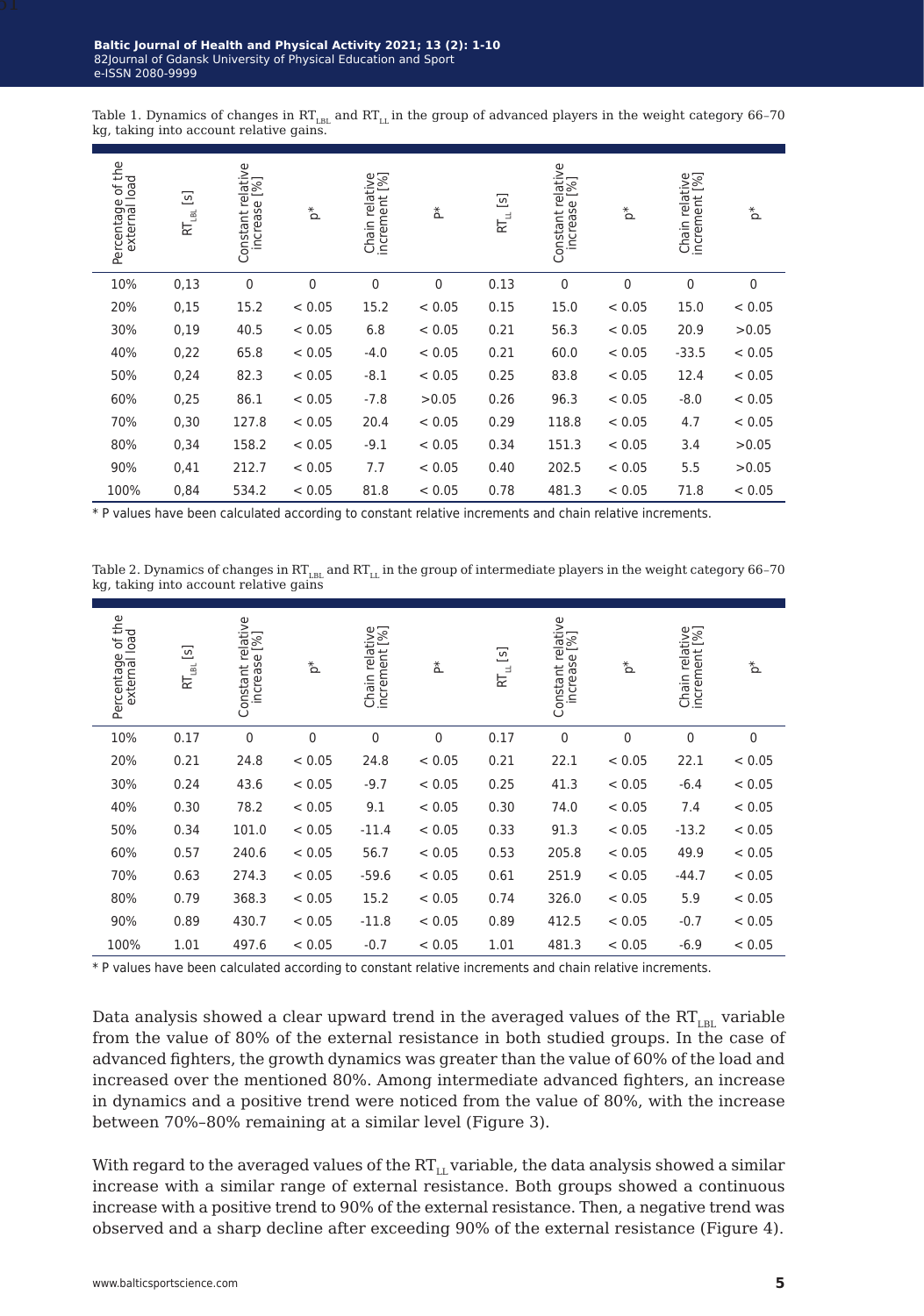Ignatjeva A, Nitychoruk M, Tarbalyan A, Langer A, Wacek A, Maszczyk A. Dynamics of external load of MMA fighters Balt J Health Phys Act. 2021;13(2):1-10



Fig. 3. Comparison of the dynamics of changes – the value for the RTLBL variable of advanced and intermediate players in the weight category above 93 kg



Fig. 4. Comparison of the dynamics of changes – the value for the variable RT<sub>II</sub> of advanced and intermediate players in the weight category above 93 kg

Table 3 presents the results of the index analysis for the  $RT_{LBL}$  and  $RT_{LL}$  variables in the group of advanced competitors in the weight category over 93 kg, taking into account relative gains. The highest relative increase, constant in the range of the value of the  $RT_{LBL}$ variable with respect to 10% of the external resistance, was recorded at 90% and 100% load. The highest relative chain increase in the value of the  $RT_{IR}$  variable was recorded for 70% of the external resistance, in relation to the preceding load. The greatest decrease in the value of the variable was for 100% external load. Similarly, for the  $RT_{\text{L}}$  variable in the group of advanced fighters, the highest relative constant increase in its value was recorded at 90% and 100% load. On the other hand, the largest relative chain increment in the value of the  $RT_{\text{L}}$  variable took place for 90% of the external resistance, in relation to the preceding load. The greatest decrease in the value of the variable was for 100% external resistance.

Table 4 presents the results of the index analysis for the  $RT_{LBL}$  and  $RT_{LL}$  variables in the group of intermediate competitors in the weight category over 93 kg, taking into account relative gains. The highest relative increase, constant in the range of the value of the  $RT_{\text{L}}$ variable with reference to 10% of the external resistance, was recorded at 90% and 100% load. Based on the calculated relative chain increment, the highest increase in the value of the  $RT_{LR}$  variable was recorded for 90% of the external resistance value, in relation to the preceding load. The greatest decrease in the value of the variable for 80% of the external resistance.

For the  $RT_{11}$  variable in the group of intermediate fighters, the highest relative constant increase was recorded at 90% load. The highest relative chain increase in the value of the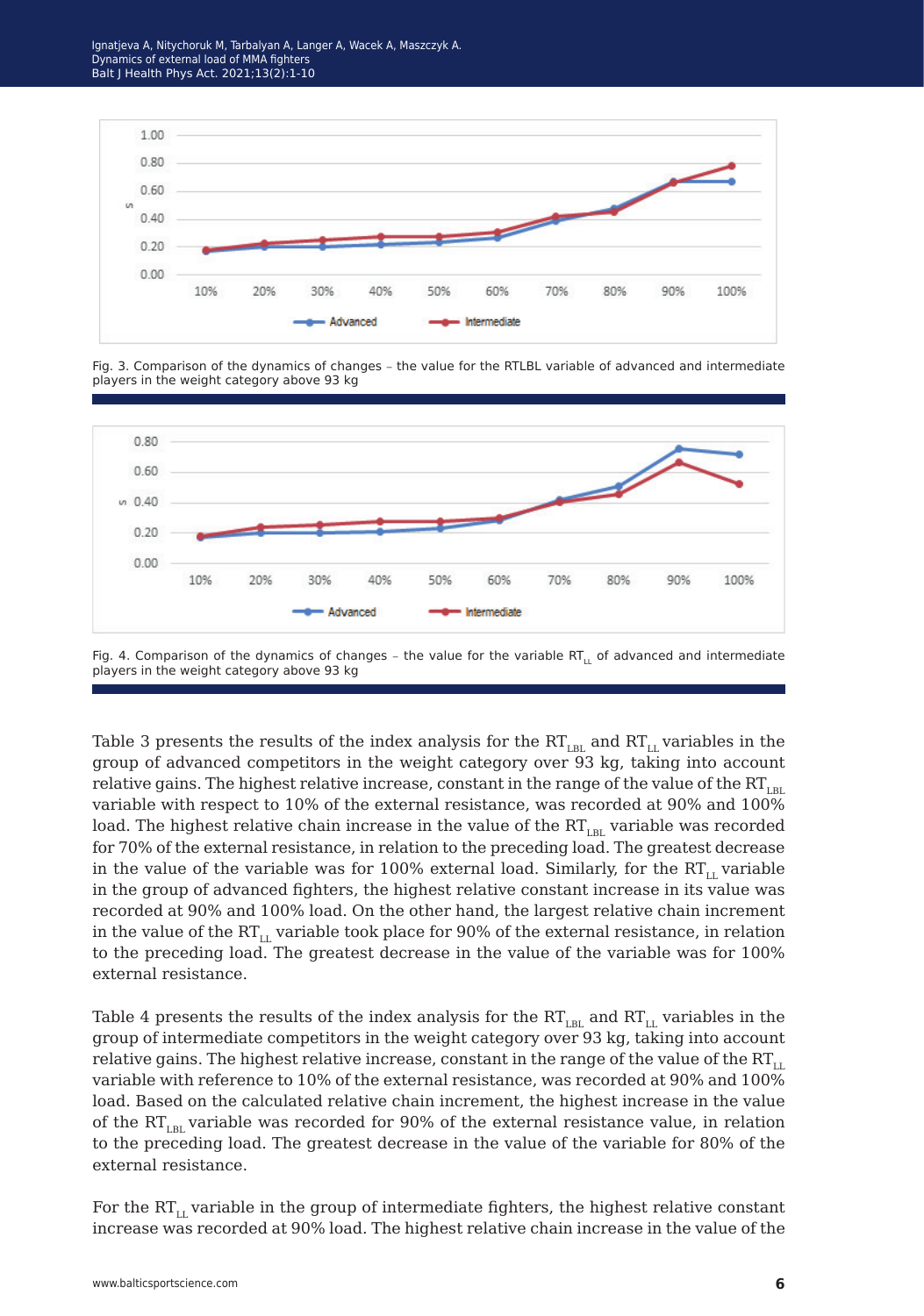$RT_{LL}$  variable took place for 90% of the external resistance, in relation to the preceding load. The greatest decrease in the value of the variable was for 100% external resistance.

| Percentage of the<br>external load | $\begin{bmatrix} 5 \end{bmatrix}$<br>$\mathsf{RT}_{\mathsf{LBL}}$ | Constant relative<br>increase [%] | $\rm \stackrel{*}{\circ}$ | Chain relative<br>increment [%] | 친           | $RT_{\mu}$ [s] | Constant relative<br>increase [%] | $\rm _{\Omega}^{*}$ | Chain relative<br>increment [%] | $\rm _{\Omega}^{*}$ |
|------------------------------------|-------------------------------------------------------------------|-----------------------------------|---------------------------|---------------------------------|-------------|----------------|-----------------------------------|---------------------|---------------------------------|---------------------|
| 10%                                | 0.17                                                              | $\mathbf 0$                       | 0                         | 0                               | $\mathbf 0$ | 0.17           | $\mathbf 0$                       | $\mathbf 0$         | $\mathbf 0$                     | 0                   |
| 20%                                | 0.20                                                              | 19.0                              | < 0.05                    | 19.0                            | < 0.05      | 0.20           | 16.5                              | < 0.05              | 16.5                            | < 0.05              |
| 30%                                | 0.20                                                              | 21.0                              | < 0.05                    | $-17.3$                         | < 0.05      | 0.20           | 17.5                              | < 0.05              | $-15.7$                         | < 0.05              |
| 40%                                | 0.22                                                              | 30.0                              | < 0.05                    | 5.8                             | < 0.05      | 0.21           | 23.3                              | < 0.05              | 4.1                             | < 0.05              |
| 50%                                | 0.23                                                              | 39.0                              | < 0.05                    | $-0.5$                          | < 0.05      | 0.23           | 34.0                              | < 0.05              | 3.7                             | >0.05               |
| 60%                                | 0.27                                                              | 62.0                              | < 0.05                    | 9.6                             | < 0.05      | 0.29           | 66.0                              | < 0.05              | 15.3                            | >0.05               |
| 70%                                | 0.39                                                              | 134.0                             | < 0.05                    | 27.9                            | < 0.05      | 0.42           | 143.7                             | < 0.05              | 22.9                            | >0.05               |
| 80%                                | 0.48                                                              | 186.0                             | < 0.05                    | $-22.2$                         | < 0.05      | 0.51           | 196.1                             | < 0.05              | $-25.3$                         | < 0.05              |
| 90%                                | 0.67                                                              | 301.0                             | < 0.05                    | 18.0                            | < 0.05      | 0.76           | 339.8                             | < 0.05              | 27.0                            | < 0.05              |
| 100%                               | 0.67                                                              | 300.8                             | < 0.05                    | $-40.3$                         | < 0.05      | 0.72           | 319.8                             | < 0.05              | $-53.1$                         | < 0.05              |

Table 3. Dynamics of RT<sub>LBL</sub> and RT<sub>LL</sub> changes in the group of advanced players in the weight category above 93<br>kg, taking into account relative gains

\* P values have been calculated according to constant relative increments and chain relative increments.

| Percentage of the<br>external load | $\begin{bmatrix} 5 \end{bmatrix}$<br>$R_{\rm BH}^-$ | Constant relative<br>increase [%] | $\rm _{\Omega}^*$ | Chain relative<br>increment [%] | $\mathop{\Delta}\limits^{\star}$ | $\begin{bmatrix} S \end{bmatrix}$<br>$\rm E_{\perp}$ | Constant relative<br>increase [%] | $\sum_{i=1}^{k}$ | Chain relative<br>increment [%] | $\sum_{i=1}^{k}$ |
|------------------------------------|-----------------------------------------------------|-----------------------------------|-------------------|---------------------------------|----------------------------------|------------------------------------------------------|-----------------------------------|------------------|---------------------------------|------------------|
| 10%                                | 0.18                                                | 0                                 | $\mathbf{0}$      | $\mathbf 0$                     | $\mathbf 0$                      | 0.18                                                 | 0                                 | $\mathbf 0$      | $\mathbf{0}$                    | 0                |
| 20%                                | 0.23                                                | 27.8                              | < 0.05            | 27.8                            | < 0.05                           | 0.24                                                 | 30.9                              | < 0.05           | 30.9                            | < 0.05           |
| 30%                                | 0.25                                                | 39.8                              | < 0.05            | $-18.4$                         | < 0.05                           | 0.25                                                 | 38.2                              | < 0.05           | $-25.4$                         | < 0.05           |
| 40%                                | 0.28                                                | 53.7                              | < 0.05            | 0.5                             | < 0.05                           | 0.28                                                 | 50.9                              | < 0.05           | 3.7                             | < 0.05           |
| 50%                                | 0.27                                                | 51.9                              | < 0.05            | $-11.1$                         | < 0.05                           | 0.28                                                 | 52.7                              | < 0.05           | $-8.0$                          | >0.05            |
| 60%                                | 0.31                                                | 72.2                              | < 0.05            | 14.6                            | < 0.05                           | 0.30                                                 | 64.5                              | < 0.05           | 6.5                             | >0.05            |
| 70%                                | 0.42                                                | 135.2                             | < 0.05            | 23.1                            | >0.05                            | 0.41                                                 | 120.9                             | < 0.05           | 26.5                            | >0.05            |
| 80%                                | 0.45                                                | 150.0                             | < 0.05            | $-30.3$                         | < 0.05                           | 0.46                                                 | 148.2                             | < 0.05           | $-21.9$                         | < 0.05           |
| 90%                                | 0.66                                                | 267.6                             | < 0.05            | 40.7                            | < 0.05                           | 0.67                                                 | 262.7                             | < 0.05           | 33.8                            | < 0.05           |
| 100%                               | 0.79                                                | 337.3                             | < 0.05            | $-28.1$                         | < 0.05                           | 0.52                                                 | 185.5                             | < 0.05           | $-67.4$                         | < 0.05           |

Table 4. Dynamics of changes in  $RT_{LL}$  and  $RT_{LL}$  in the group of intermediate players in the weight category 66–70 kg, taking into account relative gains

\* P values have been calculated according to constant relative increments and chain relative increments.

The analysis of variance ANOVA with repeated measurements showed no significant differences between the chain increments of the  $RT_{LBL}$  and  $RT_{L}$  variables depending on the weight category and the research group (Table 5).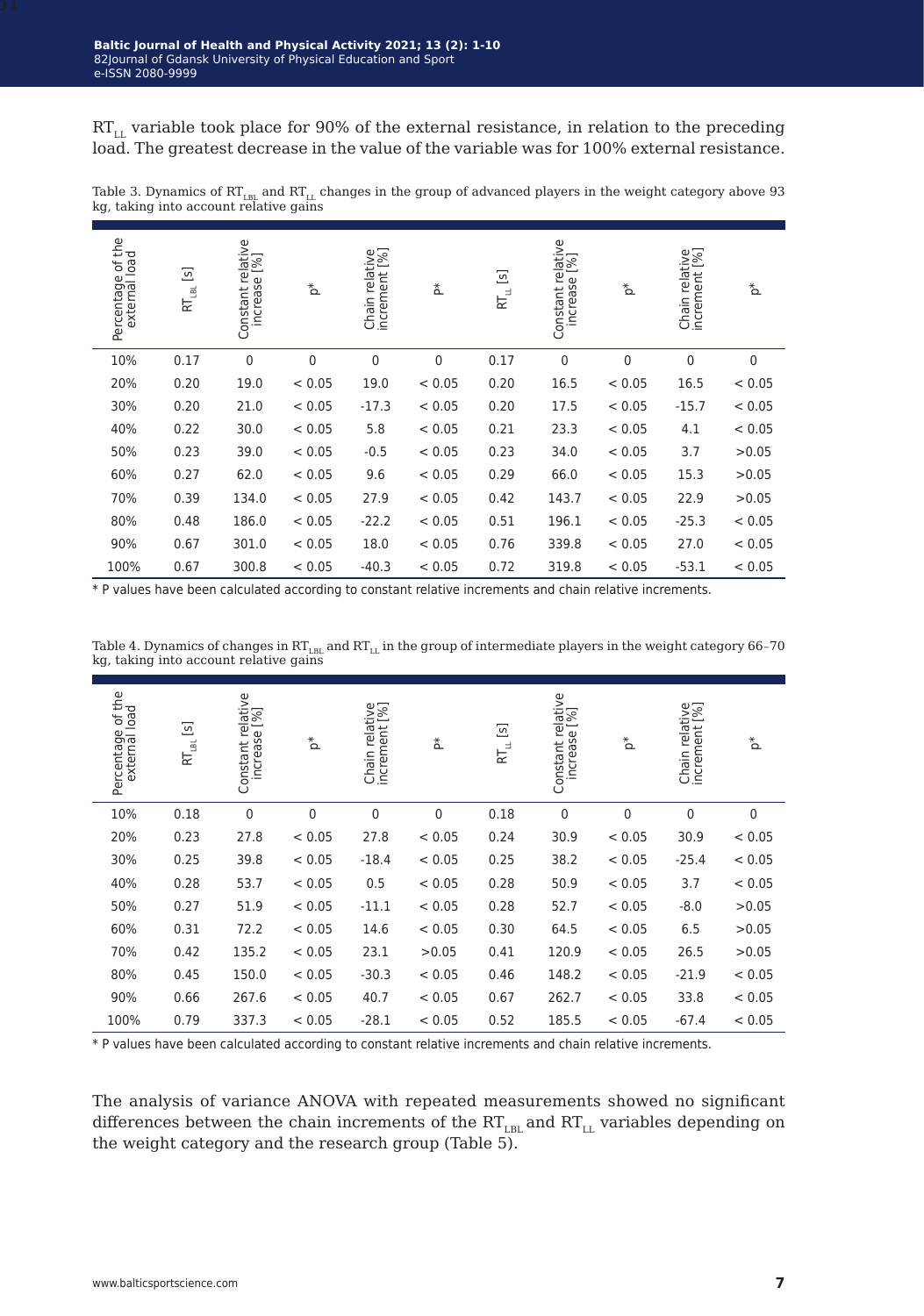| Analyzed variable                                   | p     |
|-----------------------------------------------------|-------|
| $RT_{IR}$ vs $RT_{II}$ 66 kg – advanced             | 0.929 |
| $RT_{IB}$ vs $RT_{II}$ 66 kg – intermediate         | 0.994 |
| $RT_{IR}$ vs RT <sub>11</sub> _93 kg – advanced     | 0.965 |
| $RT_{IR}$ vs RT <sub>11</sub> _93 kg - intermediate | 0.752 |
| $RT_{IR}$ – 66 kg vs. 93 kg – advanced              | 0.960 |
| $RT_{11}$ – 66 kg vs. 93 kg – advanced              | 0,412 |
| $RT_{IR}$ – 66 kg vs. 93 kg – intermediate          | 0.960 |
| $RT_{11}$ – 66 kg vs. 93 kg – intermediate          | 0.784 |

Table 5. The result of the analysis of variance of the  $RT_{LBL}$  and  $RT_{L}$  variables depending on the weight category and the level of training of the competitor

## **discussion**

Many factors affect a player's reaction time, including fatigue, the level of stimulation of non-specific structures of the nervous system, age, sex, mental state, stress, circadian cycle, nutrition, drug use, genetic conditions, as well as individual predispositions [15–17]. There are two types of perceptual abilities related to sports performance. The first one is based on primitive, basic sensory functions that are unrelated to an athlete's area of specialization and include factors such as visual acuity and visual field [4]. Training specific to these skills is not believed to improve athletic performance [4, 18–20]. The second type involves sport-specific sensory skills developed during sport training. The simple response time is the shortest time required to respond to a single stimulus. Most reports showed differences in the simple reaction time between athletes and recreational training to the benefit of athletes [21–22]. However, some reports did not detect differences in the time of the simple reaction, suggesting that this parameter is not amenable to training [4]. From the results of our own research, no significant statistical differences were also found in the reaction time of the lower limbs between advanced and intermediate fighters with percentages from 10–100% of the external resistance in both weight categories.

In this study, the greatest difference (statistically insignificant) in the reaction time between the front limb and the back limb, and the greatest constant relative gain (%) with the use of resistances exceeding 90% and up to 100% of the maximum weight in both weight categories, was found. The results of own research allow for the conclusion that training of maximum strength capabilities allows detecting the dominance of one lower limb, athletes' endurance and their resistance to fatigue. Ruchan [23], who analyzed the impact of fatigue of elite Turkish wrestlers on the reaction time immediately before and after sports competition, found a (statistically insignificant) relationship between the variable at rest and the variable after a sports fight, where the reaction time before the competition (227.62  $\pm$  64.71 ms) was shorter than immediately after the competition  $(280.37 \pm 64.71 \text{ ms})$ . There are several similar studies in the literature in which the reaction time immediately after loading with 40% 1RM, 60% 1RM and 80% 1RM was analyzed among athletes practicing tennis, boxing and table tennis, and they showed that the reaction time was extended [24].

The obtained results of this research indicate a constant deterioration of the value of the  $RT<sub>IR</sub>$  and  $RT<sub>LI</sub>$  variable with increasing external resistance in both studied groups. In the case of advanced fighters in the 66–70 kg weight group, a clear (statistically significant) increase in the value of the  $RT_{LBL}$  and  $RT_{LL}$  variable occurred from 70% 1RM, while in the intermediate group it was from 50% 1RM, and from 80% 1RM in the weight category above 93 in both study groups. Growth dynamics was lower in the advanced group in both tested weight categories. The results of own research allow concluding that less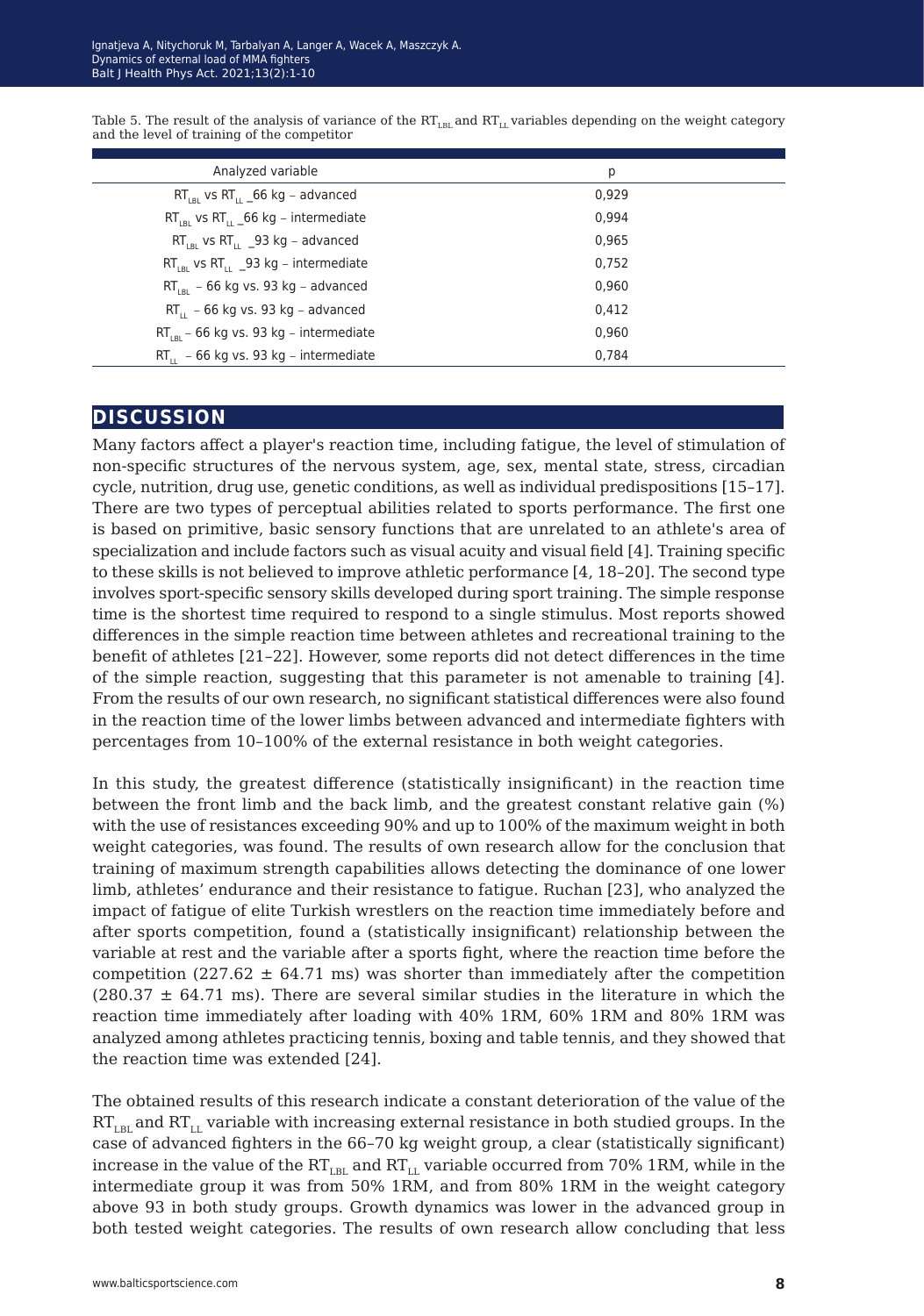experienced fighters feel fatigue faster than more experienced ones and have a shorter reaction time (no statistical significance). Similar conclusions were made by Johne et al. [25] in research on the asymmetry of complex reaction time of epee-lesions of varying degrees of advancement using the RT Test (Reaction Time, form S5). On the basis of the obtained results, it was found that the competitors with a higher sports class had a shorter reaction time.

Also in Borysiuk's research [26] on fencers, the obtained results indicate a shorter simple reaction time in the more experienced athletes, classified in the International Fencing Federation (FIE) / Olympic group (average age = 23.28) than in the athletesclassified in the Polish Federation Fencing / junior groups (average age  $= 17.23$ ), and than in the case of competitors classified in the Silesian Fencing Association (average age = 14.52).

In this research, ANOVA analysis of variance with repeated measurements showed no significant differences between the chain increments of the  $RT_{LR}$  and  $RT_{LL}$  variable depending on the weight category and the research group.

## **conclusions**

The obtained results of motor tests can be used to optimize the training process of MMA fighters. Performing the progression of the external resistance on the Keizer Leg Press A420 pneumatic device enabled accurately determining the dynamics of differences in the reaction time of the back limb and front limb in MMA fighters. The use of resistances exceeding 90% and reaching 100% of the maximum weight allows detecting the dominance of one lower limb. Taking into account the individual weight categories, sports level, muscle strength, reaction time and individual motor potential, the authors of this article conclude that the dynamics and nature of the fight may significantly differ depending on the above-mentioned factors.

## **references**

- [1] Mori S, Ohtani Y, Imanaka K. Reaction times and anticipatory skills of karate athletes. Hum Movement Sci. 2002;21:213-230. [https://doi.org/10.1016/S0167-9457\(02\)00103-3](https://doi.org/10.1016/S0167-9457(02)00103-3)
- [2] Neto OP, Bolander R, Pacheco MT, Bir C. Force, reaction time, and precision of Kung Fu strikes. Percept Motor Skills. 2009;109:295-303.<https://doi.org/10.2466/pms.109.1.295-303>
- [3] Bianco M, Ferri M, Fabiano C, Giorgiano F, Tavella S. Baseline simple and complex reaction times in female compared to male boxers. J Sport Med Physical Fitness. 2001;51:292-298.
- [4] Borysiuk Z, Waskiewicz Z. Information Processes, Stimulation and Perceptual Training in Fencing. J Hum Kinetics. 2008;19:63-82. <https://doi.org/10.2478/v10078-008-0005-y>
- [5] Loturco I, Franchini E, Cavinato Cal Abad C, et al. Comparative study of specific reaction time in elite boxers: Differences between jabs and crosses. J Athletic Enhance. 2015;4:3-5.
- [6] Ando S, Kida N, Oda S. Practice effects on reaction time for peripheral and central visual fields. Percept Motor Skills. 2002;3:747-752.<https://doi.org/10.2466/pms.2002.95.3.747>
- [7] Hugues M, Franks I. Analysis of passing sequences, shots and goals in soccer. J Sport Sci. 2005;5:09-514. [https://](https://doi.org/10.1080/02640410410001716779 ) [doi.org/10.1080/02640410410001716779](https://doi.org/10.1080/02640410410001716779 )
- [8] Gore S, Richter C, Marshall B, et al. A comparison of asymmetry in athletic groin pain patients and elite rugby union players using analysis of characterizing phases. Int Conference Biomech Sport. 2014;32:237-240.
- [9] Maestas C, Preuhs RR. Modeling volatility in political time series. Electoral Stud. 2000;19:95-110. [https://doi.](https://doi.org/10.1016/S0261-3794(99)00038-4 ) [org/10.1016/S0261-3794\(99\)00038-4](https://doi.org/10.1016/S0261-3794(99)00038-4 )
- [10] Green M. How long does it take to stop? Methodological analysis of driver perception-brake time. Transport Hum Factors. 2000;2:195-216. [https://doi.org/10.1207/STHF0203\\_1](https://doi.org/10.1207/STHF0203_1)
- [11] Keele L, Kelly NJ. Dynamic models for dynamic theories: The ins and outs of lagged dependent variables. Political Analysis. 2005;14:186-205.<https://doi.org/10.1093/pan/mpj006>
- [12] Huciński T, Łapszo J, Tymański R, Zienkiewicz P. The relationship between the speed of motor reaction and shortdistance runs and the effectiveness of play in defence and offense in basketball. Kinesiology. 2007;39:157-164.
- [13] Cojocariu A, Honceriu C. The effect of the specific training upon the values of the choice reaction time at the level of the upper limbs in the lawn tennis (16-18-year-old). Revista Sport si Societate. 2011;79:79-84.
- [14] Nisiyama M, Ribeiro-do-Valle LE. Relative performance of the two hands in simple and choice reaction time tasks. Braz J Med Biol Res. 2014;47:80-89. <https://doi.org/10.1590/1414-431X20132932>